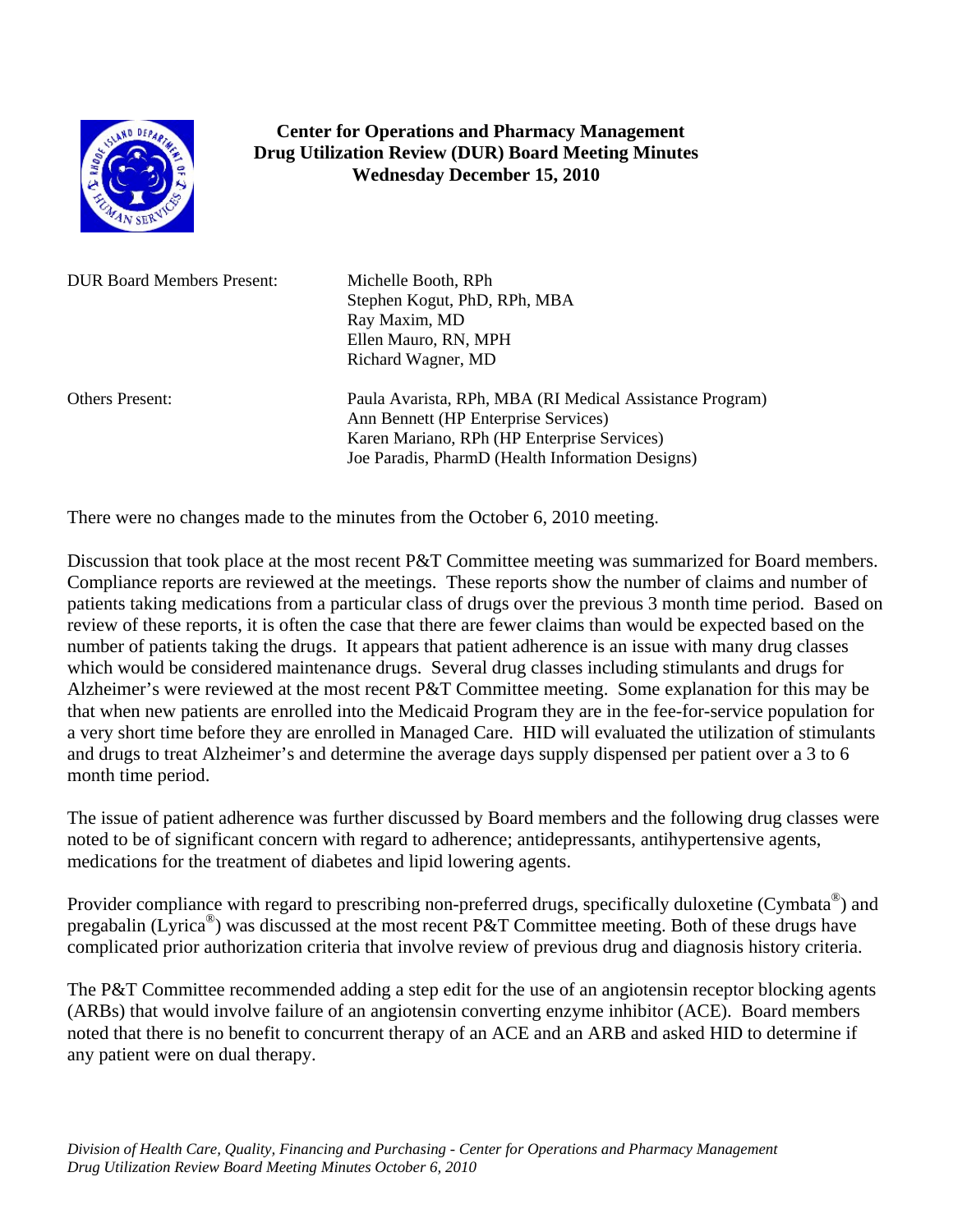There was discussion regarding the prospective DUR system. It was noted that the pharmacist do not need to override claims for late refills, low dose and high dose alerts. However, therapeutic duplication alerts and alerts for drug-drug interactions and early refills require a pharmacist's override. Pharmacist overrides are allowed without a required call to a prior authorization call center help desk since there is no 24 hour call center in Rhode Island. It was also noted that drug and diagnosis claims cannot be coordinated by a prospective DUR system unless diagnosis information were submitted along with the drug claim. Some claims processing systems do allow for diagnosis data to be transmitted with a drug claim. The Board asked if any data could be provided from other states that require prior authorization calls for specific prospective DUR alerts to determine the percentage of calls for overrides that are approved or denied.

The use of low dose quetiapine was discussed. Many issues were discussed including the off label use of low dose quetiapine for sedation or anxiety, the black box warning for use in dementia, alternative agents for insomnia, non drug behavioral techniques for treatment and the use of alternative atypical agents such as risperidone. The Board asked if it were possible to identify patients who appeared to be taking the drug once daily for insomnia vs. those taking it as needed for anxiety. Would it also be possible to identify the top prescribers of low dose quetiapine and contact them to determine for what indications they most commonly are prescribing the drug. Individual DUR alert letters should continue to be sent to prescribers and if possible try to determine for what indication the drug is being prescribed.

It was also noted that low dose quetiapine is often used as an adjunct agent to existing atypical antipsychotic therapy. Poly-pharmacy with antipsychotics is a new Joint Commission indicator that will require long term care facilities to report the number of patients on multiple agents.

The use of low dose quetiapine in the Community Medication Assistance Program (CMAP) was also discussed. In the past the use of low dose quetiapine was more tightly controlled for CMAP patients. Currently there are no controls on the use of the drug and CMAP utilization of low dose quetiapine is similar to the Medicaid population. Although this is not a Medicaid Program, it will be determined if CMAP patients can be included in DUR mailings for low dose quetiapine.

There was some discussion regarding the doughnut hole with respect to Medicare Part D plans. Some patients cannot afford to have prescriptions filled once they reach the threshold for the doughnut hole. The new healthcare reform act will eventually close the doughnut hole by the year 2020.

The utilization of triazolam was discussed. Board members noted that since the drug could cause both retrograde and anterograde amnesia it should not be used. Even the use of other benzodiazepine sedatives would be preferable to triazolam. The Board recommended that prescribers of triazolam be identified and that DUR letters be sent as well as considering prior authorization criteria for the use of the drug.

HID informed the Board that DUR intervention letters were sent for 18 patients found to be taking omeprazole (Prilozec<sup>®</sup>) or esomeprazole (Nexium<sup>®</sup>) and clopidogrel (Plavix<sup>®</sup>) to alert them with respect to the drug interaction for these agents.

The use of clonazepam with another benzodiazepine was discussed. The Board noted that there would be no clear indication for using multiple benzodiazepines and asked if prescribers of duplicate benzodiazepine therapy could be identified.